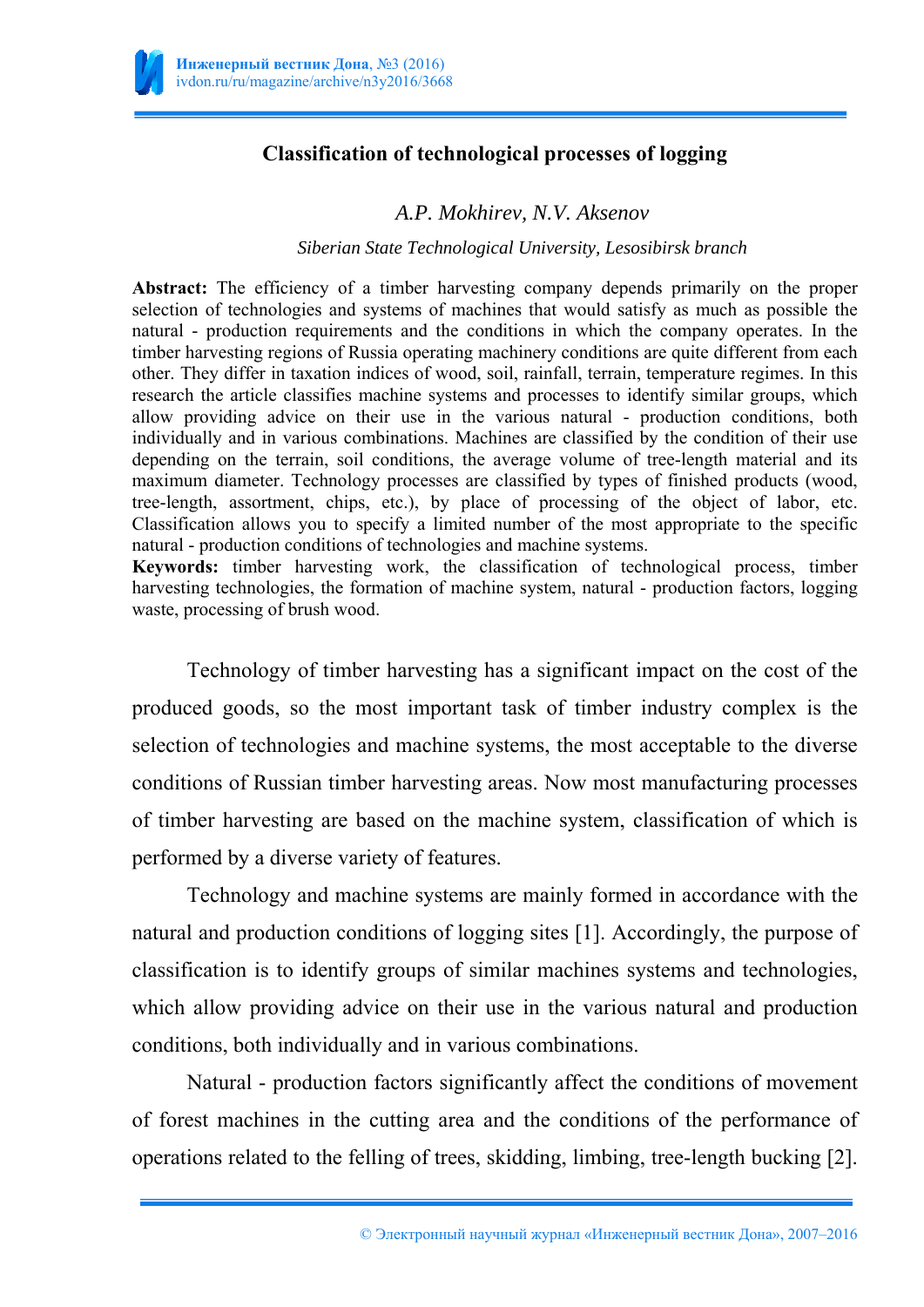

The quantities of natural - production factors can vary greatly, even within a single logging company. Let's consider a few natural - production factors at greater length:

- climatic (ambient temperature, the amount and timing of rainfall, the prevailing direction and strength of wind, the height of the snow cover in winter, etc.);

- soil and subterranean (the type and properties of soils, their moisture content, density, mechanical composition, macro-, meso- and micro- relief, bearing capacity of soil);

- silvicultural (average volume of trees in plantation, species composition, average height, average diameter at breast height of trees, stock up on 1 hectare, the presence of viable undergrowth in the cutting area, the degree of clutter in the cutting area, the nature of the allocation of the trees in the area);

- technological (skidding distance, composition and combination of operations performed by machines, total cutting area;

- production (planned amount of work, shift system, the degree of mechanization of processes, types and methods of harvesting, period of execution of work, operating characteristics of machines, operators' skills).

The analysis of the natural - production factors which have a major impact on the formation of systems of harvesting machines, allows to distinguish among them the following (in order of importance): the volume of harvesting by enterprise; the average volume of the tree-length material; liquid reserve of trees per 1 ha; lay of land; the soil and groundwater conditions; the species composition of trees.

Small private businesses cannot afford to buy expensive high-performance and multiple-function logging machines, often operate with the simple set of equipment for felling trees and removing branches by gasoline-powered saws, skidding by choker-tractors.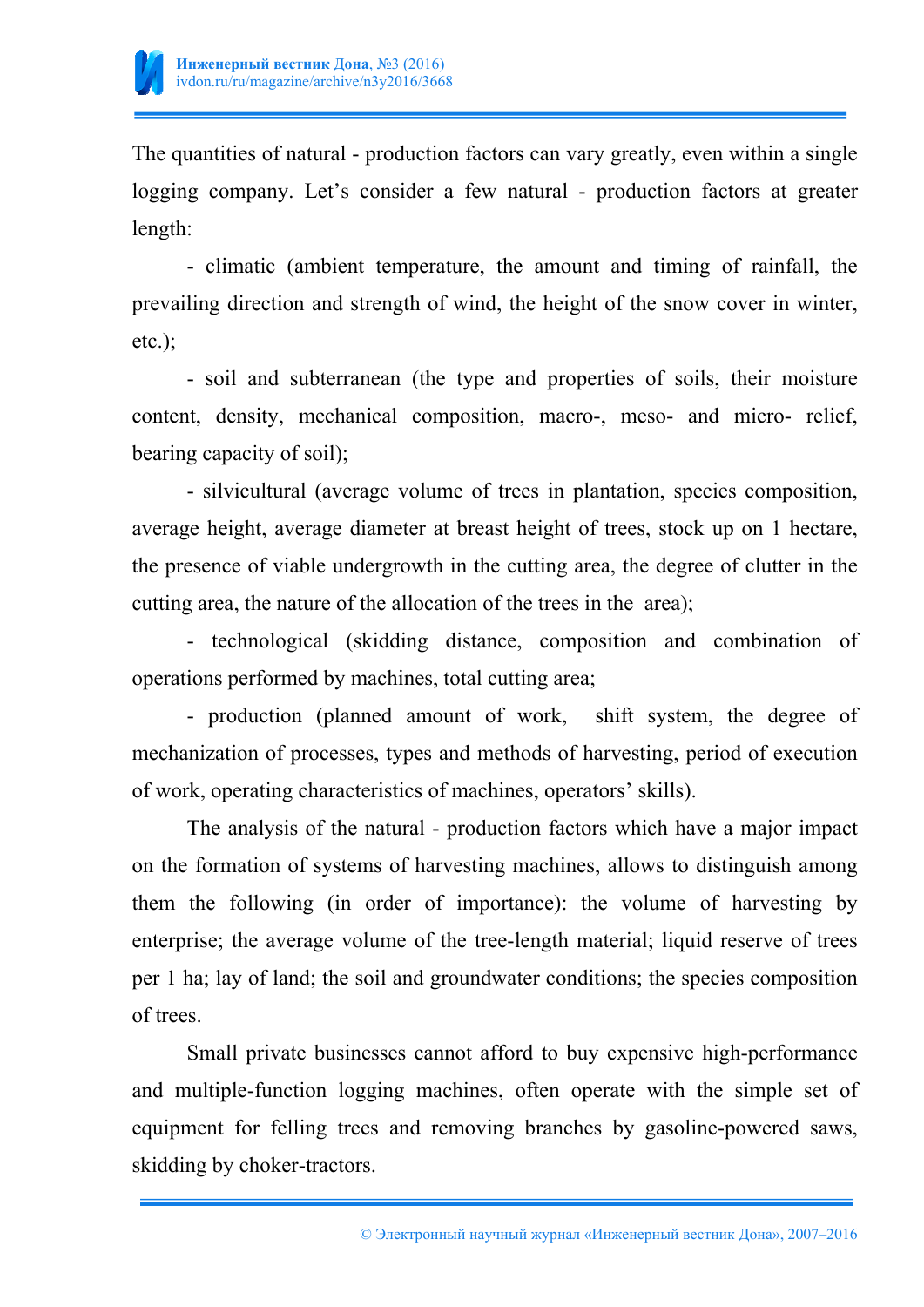

The average volume of the tree-length material has a major impact on the efficiency of harvesting machinery, liquid reserve of trees per 1 hectare affects the amount of preparatory work, labor productivity in felling and skidding.

The terrain is one of the most important factors also determining the principles of organization and technology of logging work. The most favorable for harvesting is smooth or slightly hilly terrain, in the timber industry with steep slopes of more than  $22^{\circ}$  specialized equipment or cable systems are used. The bearing capacity of the soil influences the permeability of logging trucks, and hence their productivity.

Species composition of plants has the most significant effects on the complexity of delimbing and bucking of tree-length material, and therefore the final cost of product. Hardwood species, as a rule, have a crown with thick branches, which the delimbing machineheads cannot handle with.

The depth and level of wood processing introduce some additional machines into the technological chain.

Traditionally the three groups of technological processes of logging are considered [3]: skidding of trees, skidding of tree-length material, skidding of logs. Accordingly, for each group of technological processes there are their own groups of harvesting machines. The place of delimbing and bucking operations depends on the type of object skidded. Let us analyze the data of groups in accordance with the objectives of classification.

Both trees and tree-lengths are skidded in unloaded or semi loaded positions. The weight of the load or part thereof, dragging along the ground, is distributed on the soil which reduces the pressure on the undercarriage of the tractor and an adverse effect on the soil. Consequently, on low load-bearing soils the technological process with skidding of trees or tree-length is more commonly used. Also in this type of skidding the center of gravity is reduced and shifted toward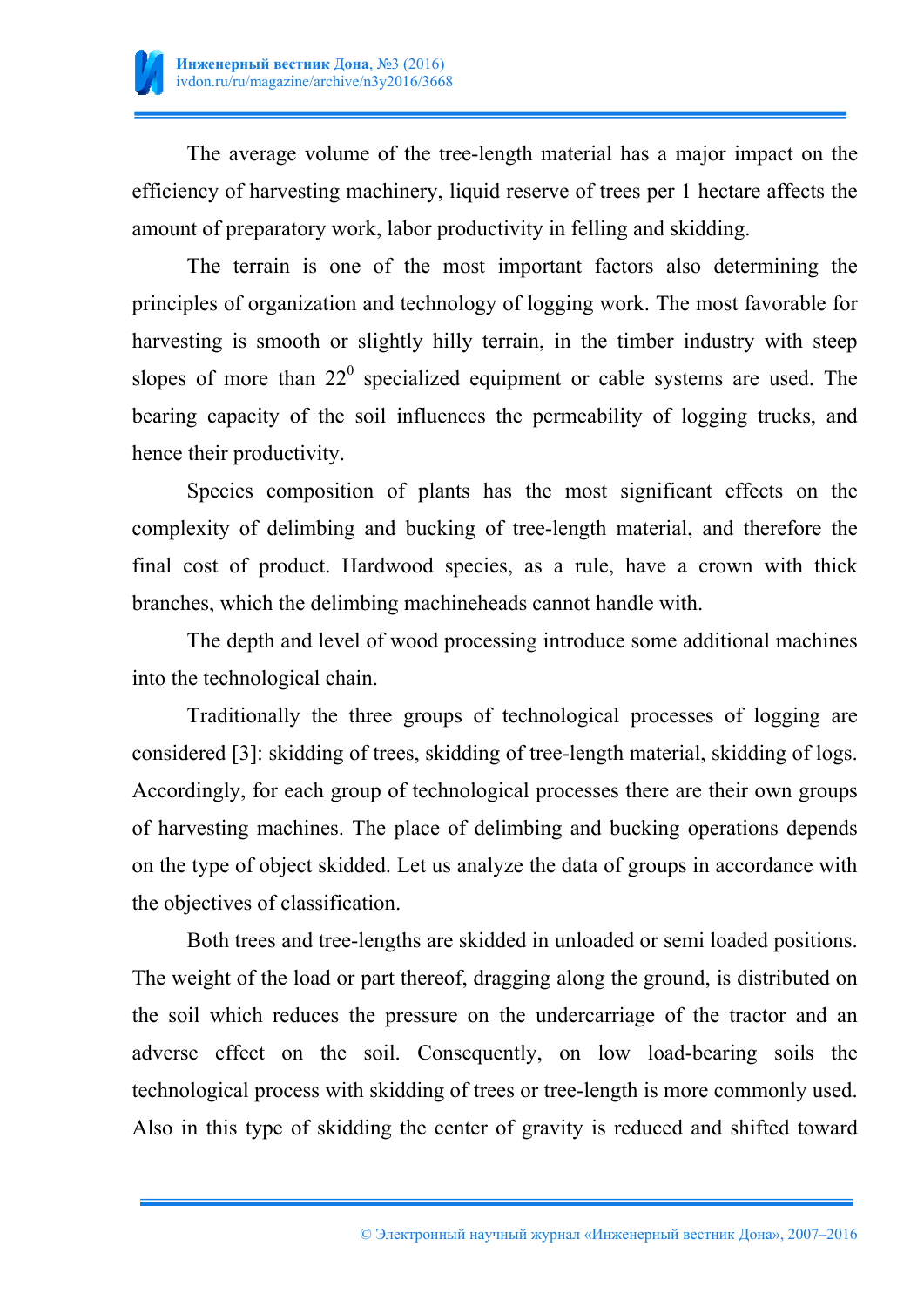

trailing wood, which makes it more attractive to increase the stability of the machinery in the harvesting areas with hilly terrain [4, 5].

Technology with skidding of trees in terms of the collection and processing of logging residues is the most effective and perspective. Most of the waste is concentrated in the areas of processing trees by delimbers. These areas names area loading point and an industrial site. The density of waste reaches a relatively high concentration, which can be increased in the future and due to the fact that there is collected illiquid and low-quality wood. Contamination with mineral impurities is large only in the season of bad roads. In wintertime, pollution of logging waste is minimum, in the summer, it is more, but this is offset by its lower losses during felling and skidding.

Tree-lengths skidding or transportation of logs involves cutting branches in the cutting area; the cutting of the crown in this case is used by a gasoline-powered saw or harvester. Logging waste is located outside the loading point on the portages and a part of the cutting area. Their local density is low; the contamination with mineral impurities is practically absent. During the processing of brush wood into the technological chips the following operations should be included - their collection, and in some cases sorting [6].

The quality of cutting waste while harvesting logs in the cutting area depends on the technological process used and system of machines [7]. Logging waste is arranged evenly over the part of the cutting area, with a tendency to approach the portages, when the technology with a feller and forwarder is used. The technological process of logging activities are classified according to the following features [8]:

1 - type of products produced (trees with a crown, trees with roots, treelength material, assortments, wood chips, recoverable resources)

2 - method and organization of felling work: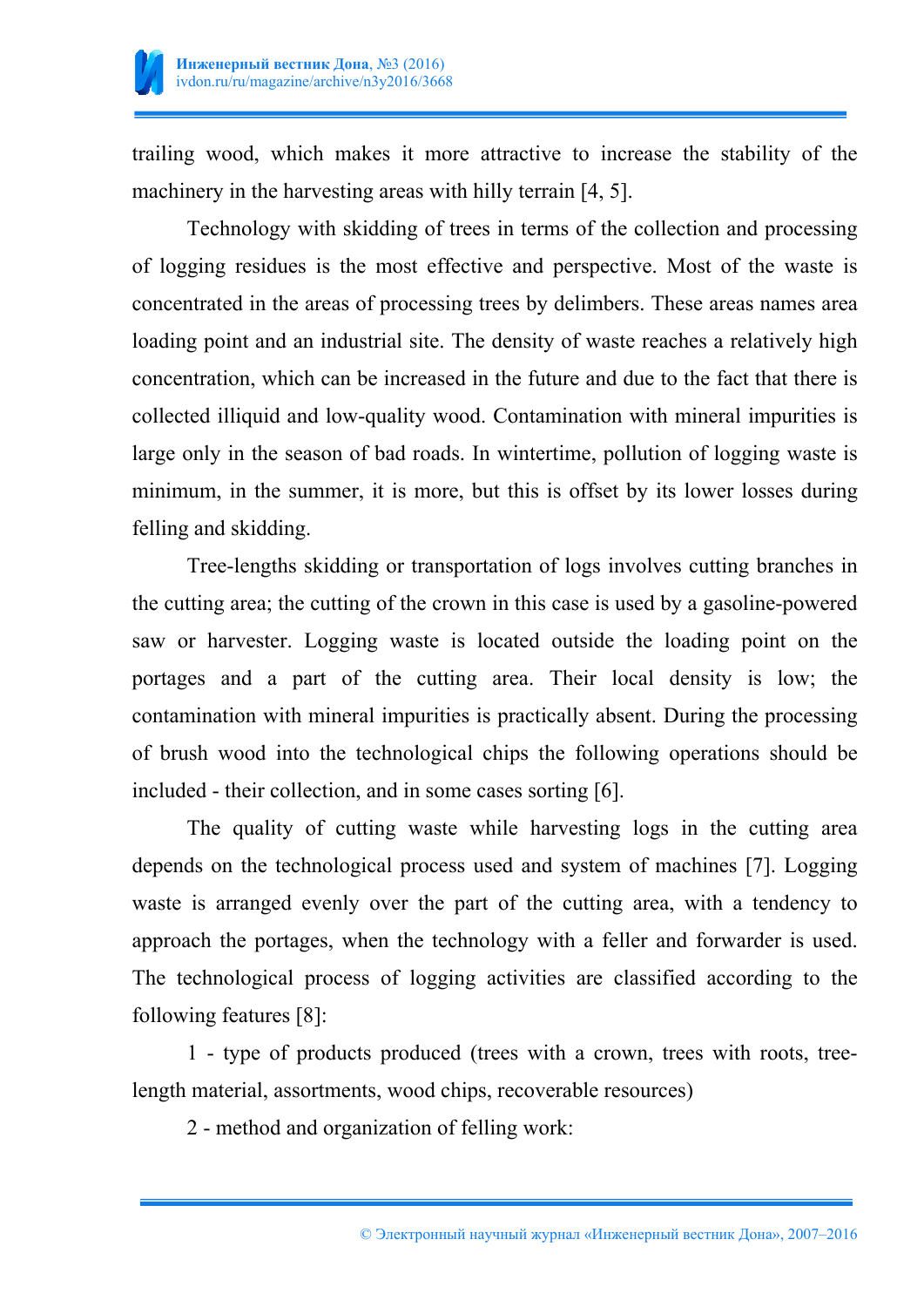

2.1 - method of felling (felling with roots, felling by sawing and separating from the stump, felling through the consistent separation of wood pieces, felling through the consistent separation of wood assortments);

2.2 - principle of felling trees (continuous felling, felling by the piece, group felling, by grinding a growing tree);

2.3 - the type of equipment used for felling (gasoline-powered saw, felling machine, feller buncher, felling-delimbing machine, felling-delimbing-bucking machine);

2.4 - kind of products received in the cutting area (trees with roots, treelengths, assortments, trees with a crown, pieces of trees with a crown, wood chips);

3 - method and organization of delimbing:

3.1 - kind of processed products (trees with the roots, trees with a crown, pieces of trees with a crown);

3.2 - processing method (group, the piece);

3.3 - place of work (a part of the cutting area, loading point, the lower lumberyard, processing plant);

3.4 - kind of production (tree-lengths, assortments);

3.5 - operations when combined with the separation of branches (felling, skidding, felling-bucking, felling-bucking-debarking, felling-grinding, grinding);

4 - method and organization of debarking:

4.1 - kind of raw material debarked (tree-lengths, assortments, trees with a crown, pieces of trees with a crown);

4.2 - method of debarking (group processing, processing of the piece);

4.3 - place of debarking (cutting area, upper or lower lumberyard, wood and timber processing companies);

4.4 - operations when combined with the separation of branches (felling, skidding, felling-bucking, felling-bucking-debarking, felling-grinding, grinding).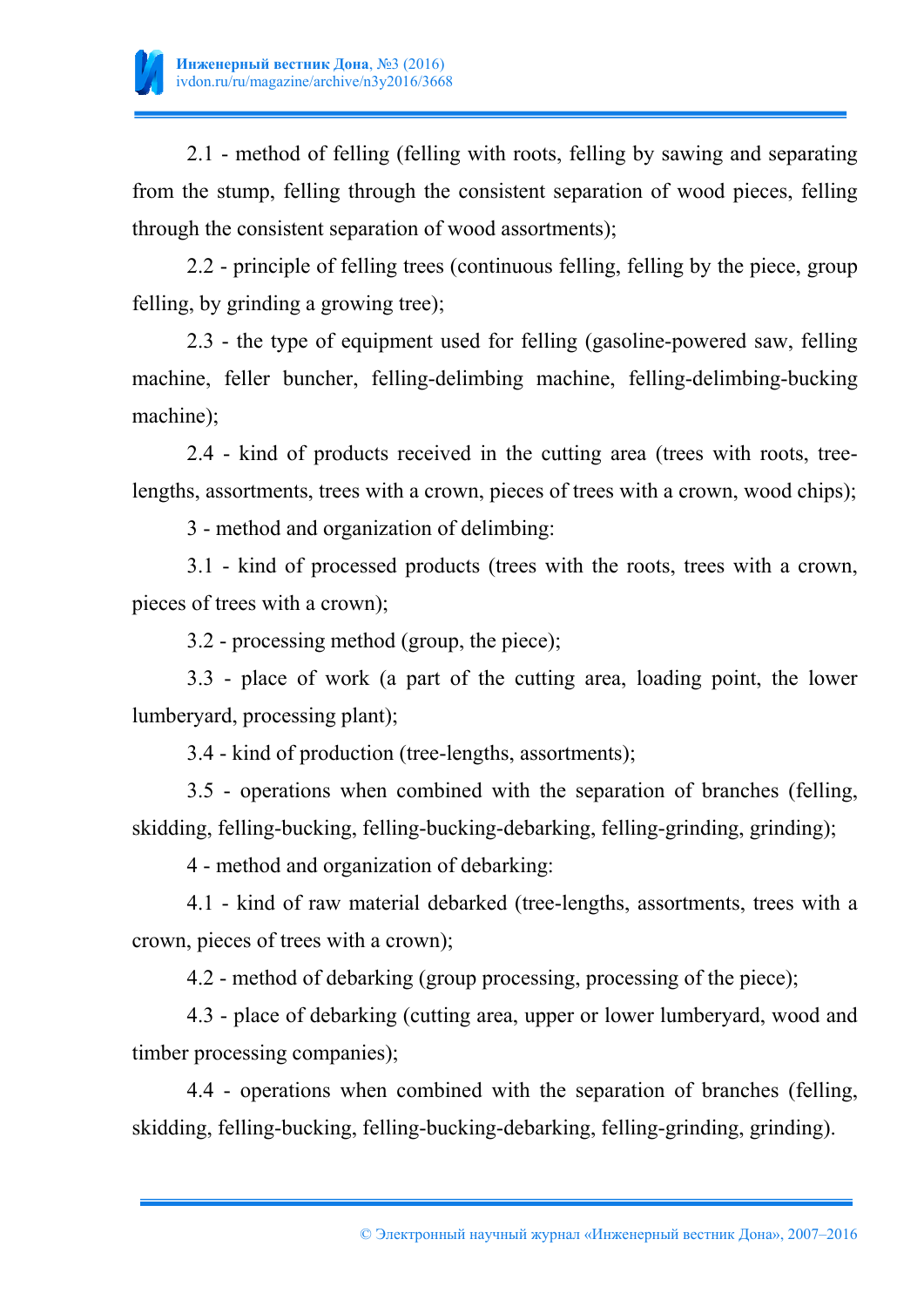

The article [8] also proposes a classification of technological processes of harvesting, which has a hierarchical structure, the first level of which determines the type of received production, the second - the purpose of products, the third - the place of receipt of the final product, and the fourth - kind of the processed raw materials, the fifth - the kind of cutting, the sixth - a way of removal, seventh basic operations (or used equipment).

Carrying capacity of the soil has a direct impact on the choice of propulsion, movement speed, and hence on the performance and efficiency of the machine in general. Grounds and soil in the timber industry are considered as a single unit and are assessed in relation to passability by machinery and workers. Soil and ground conditions for their performance indicators for the purposes of logging operations are distributed in four categories [9]. In accordance with the above categories systems of machines can be classified by passability: very high (tractors with special propulsion with a small ground pressure), high (tractors with caterpillar tracks), middle (wheel tractors with special caterpillars) and low permeability (wheeled tractors with a large ground pressure).

Forest machines and technological equipment are usually divided into four classes depending on engine capacity, weight of machines, characteristics of labor object (volume of tree-lengths, the maximum diameter of the tree at the point of treatment). The power of engines of forest machines (harvesters and forwarders) for selective cutting is recommended in the range of 80-110 kW, for clear cutting in middle-sized and large-sized plantations - 140-180 kW. Accordingly, mass of forest machines for selective cutting is 7-14 tons, for clear cutting - 17-19 tons. On these basic machines chassis the technological equipment of wide application is mounted, for example, when installed on the manipulator of the machine instead of the harvester head of the bucket, the machine performs a function of an excavator [10].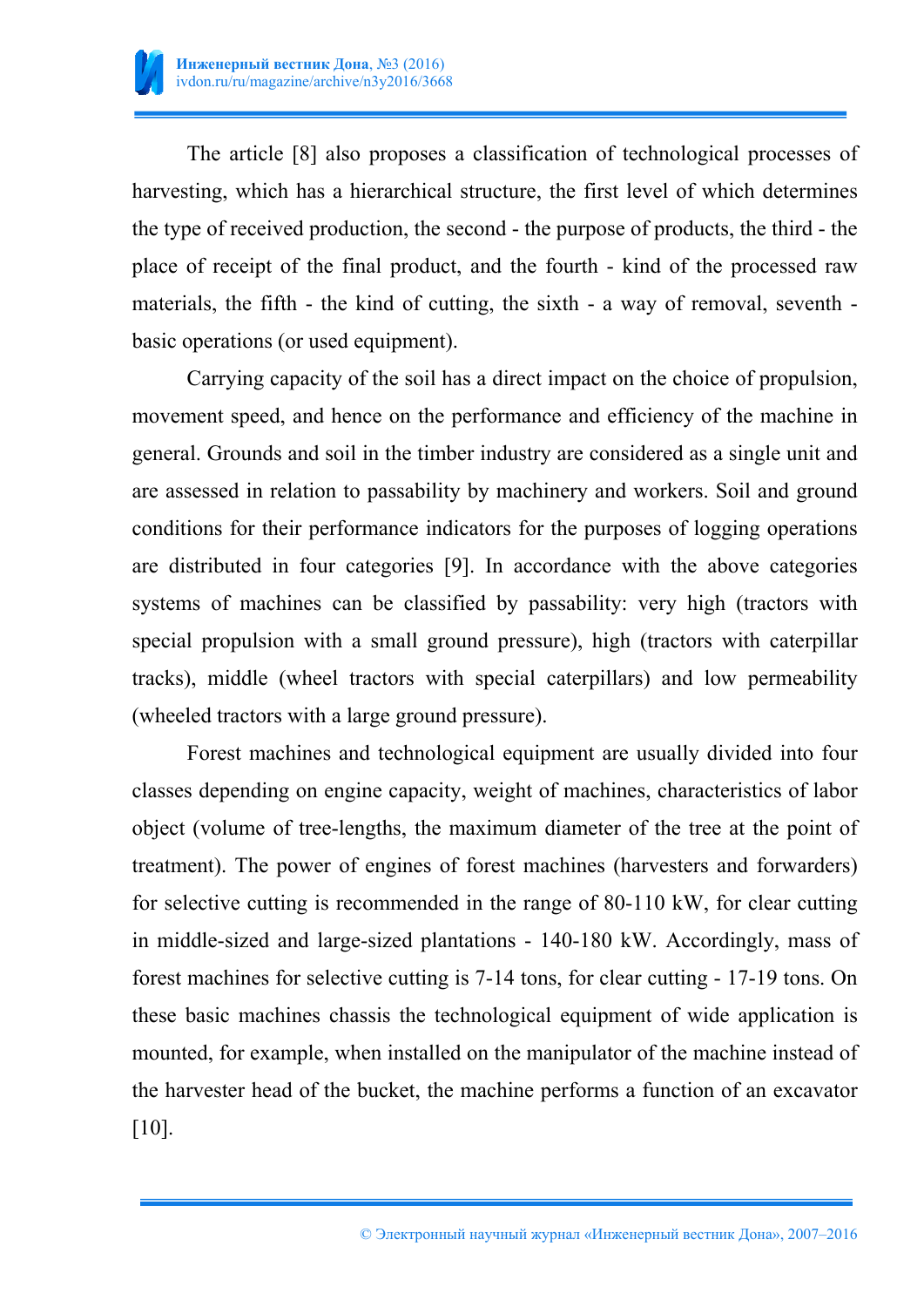

Relief conditions divide machines into three categories depending on the governing slope: machines with extreme slopes up to  $15<sup>0</sup>$ , with a limit slope from  $15^{\circ}$  to  $22^{\circ}$ , machines which can operate on slopes greater than  $22^{\circ}$ .

Taking into account the type of technology process, the type of logging, timber volumes all systems of logging machines (SLM) can be classified into four types:

SLM, which has in its composition gasoline-powered saws and tractors with the cable equipment, i.e. such SLM which, on the one hand, are using manual labor, and on the other - have no restrictions on their technical capabilities;

SLM, composed of machines that exclude manual labor in cutting area, but has restrictions on its technical capabilities;

- combined version of SLM, composed of machines, excluding the manual labor, and also gasoline-powered saws and tractors with a cable equipment for extra harvesting timber that can't be harvested by the mechanized complex due to restrictions on its technical capabilities;

combined version of SLM, composed of machines, excluding the manual labor, having different technical possibilities for timber harvesting under different conditions.

Systems of logging machines are divided into groups by the degree of processing of wood and the kind of manufactured products:

- technological products in the form of round wood (trees, tree-lengths, industrial assortments);

- technological products in the form of short-length timber (fragments of stems, twigs, branches, woods culls);

- technological products in the form of bulk timber (technological wood chips, pine needles, bark);

- obtaining of the energy products in the form of roundwood (trees, treelengths, wood assortments);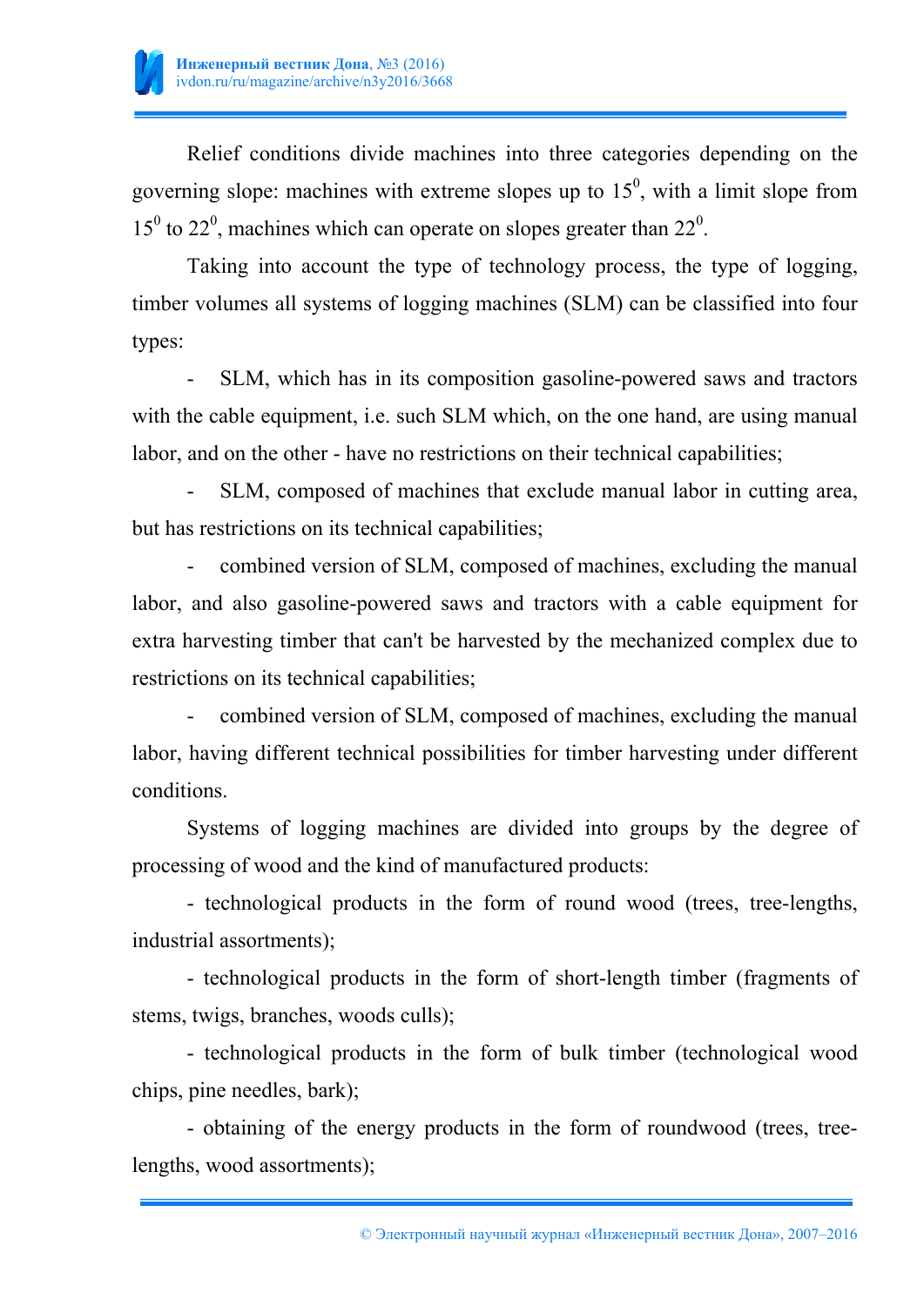

- obtaining of the energy products in the form of short-length timber (fragments of stems, twigs, branches, woods culls, briquetted forest residues);

- obtaining of the energy products in the form of bulk timber (fuel wood chips, wood pellets).

When included in an order book of the technology chips or fuel wood chips, the operation of grinding woods by chippers is included into the technological process [11, 12]. The position of this operation in the technological process determines the further logistics of storage and transportation of production, as well as the mutual dependence of technological machines. The technological chain called "hot" when dependence of machines on each other is significant. In such a chain, when logistics is wrong, prolonged downtimes of technique, long-term storage of goods in warehouses and increasing the cost of production can be possible [13]. The technological chain called "cold" when dependence of machines on each other is not significant.

For the production of technological or fuel wood chips the technologies and systems of machines can be selected by the following features [14].

By places of execution the grinding operation can be classified:

• in the cutting area (stump harvesting machines). The process of grinding wood into chips takes place directly in the cutting area. In this case mobile chippers with the container or combined harvester machines equipped with a chipping module are used;

• in the upper lumberyard (in the loading point by the road). Wood is delivered to the point of loading to the place which sides with a forest road, where it is crushed into chips. This technology uses mobile chippers mounted with tractors, or chippers mounted on truck chassis. In the case of large transport movement between places of logging during wood chip production a combined chip trucks equipped with chipping modules are also used;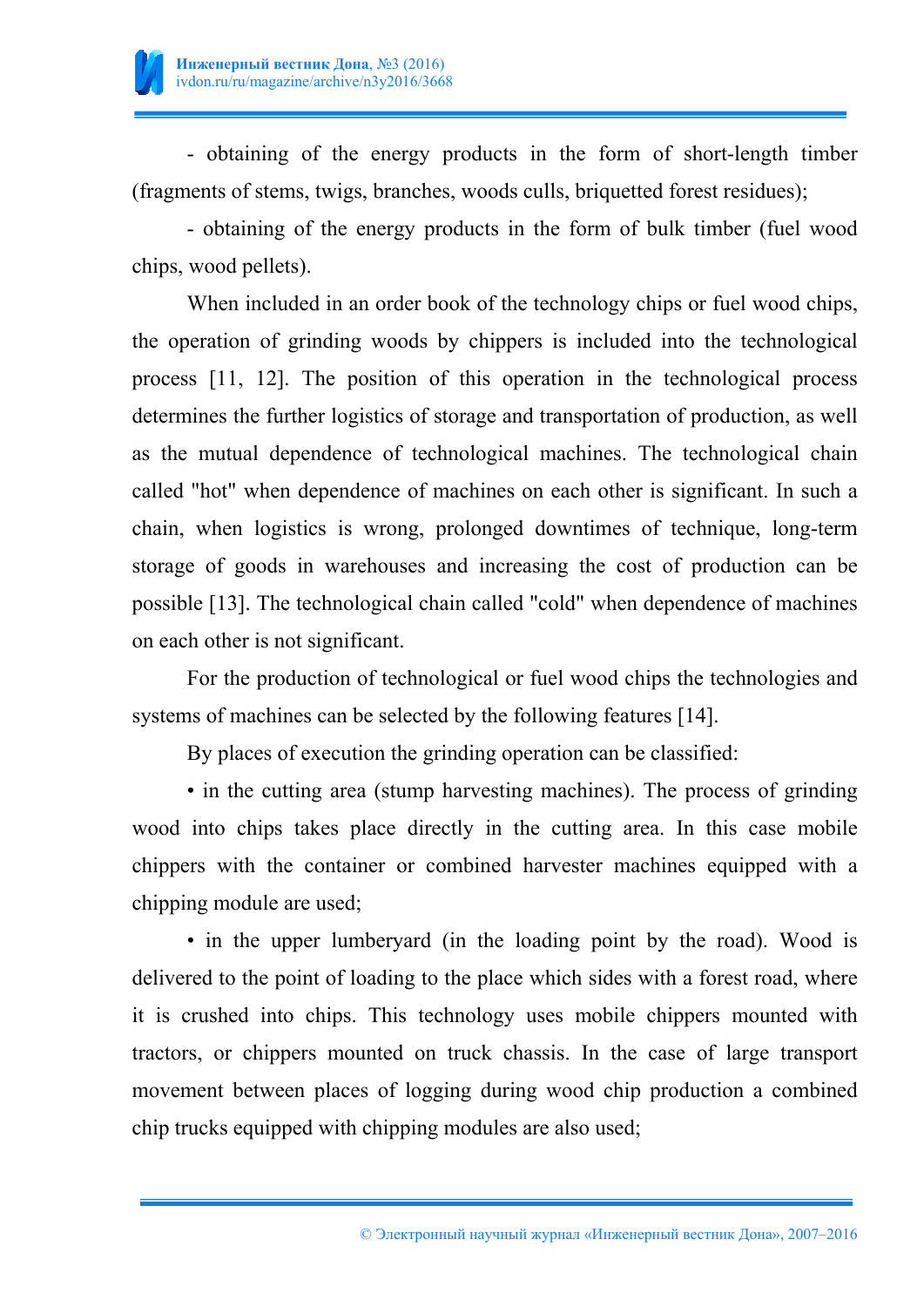

• in terminal (in the lower lumberyard). The wood is transported to the lower lumberyard, where it is crushed into chips with using mobile chippers [15];

• at a consumer's (mini-thermal power-station, boiler). Grinding biomass takes place on the premises of the consumer using the powerful stationary or mobile chippers.

Also the systems of machines can be classified by type of delivered wood to the loading bay:

• harvesting of assortments, delimbing and bucking trees into assortments takes place on a piece of woodland at the stump. Today it is widespread in many parts of the Siberian region of Russia;

• tree harvesting. There is felling and skidding trees (with a crown) to the logging roads, then delimbing and bucking tree-lengths to assortments;

• tree-lengths harvesting. After felling occurs delimbing, then bucking and skidding at the loading point;

• wood chips harvesting. This technology involves grinding trees into chips immediately after the felling on a piece of woodland to further transport the chips to the consumer.

Today it is impossible to offer a single universal system of machines and technology that satisfy a whole complex of requirements: maximum productivity, low cost, high reliability, efficiency on hard and soft ground, social and environmental sustainability.

Сonclusions.

1. When choosing the technology of harvesting along with typical schemes, advanced achievements of science and practice best suited to the natural and production conditions of this company and ensured high production efficiency should be used.

2. Ensuring profitability, labor productivity growth, safety of work in the timber industry, the most complete and efficient use of harvested wood are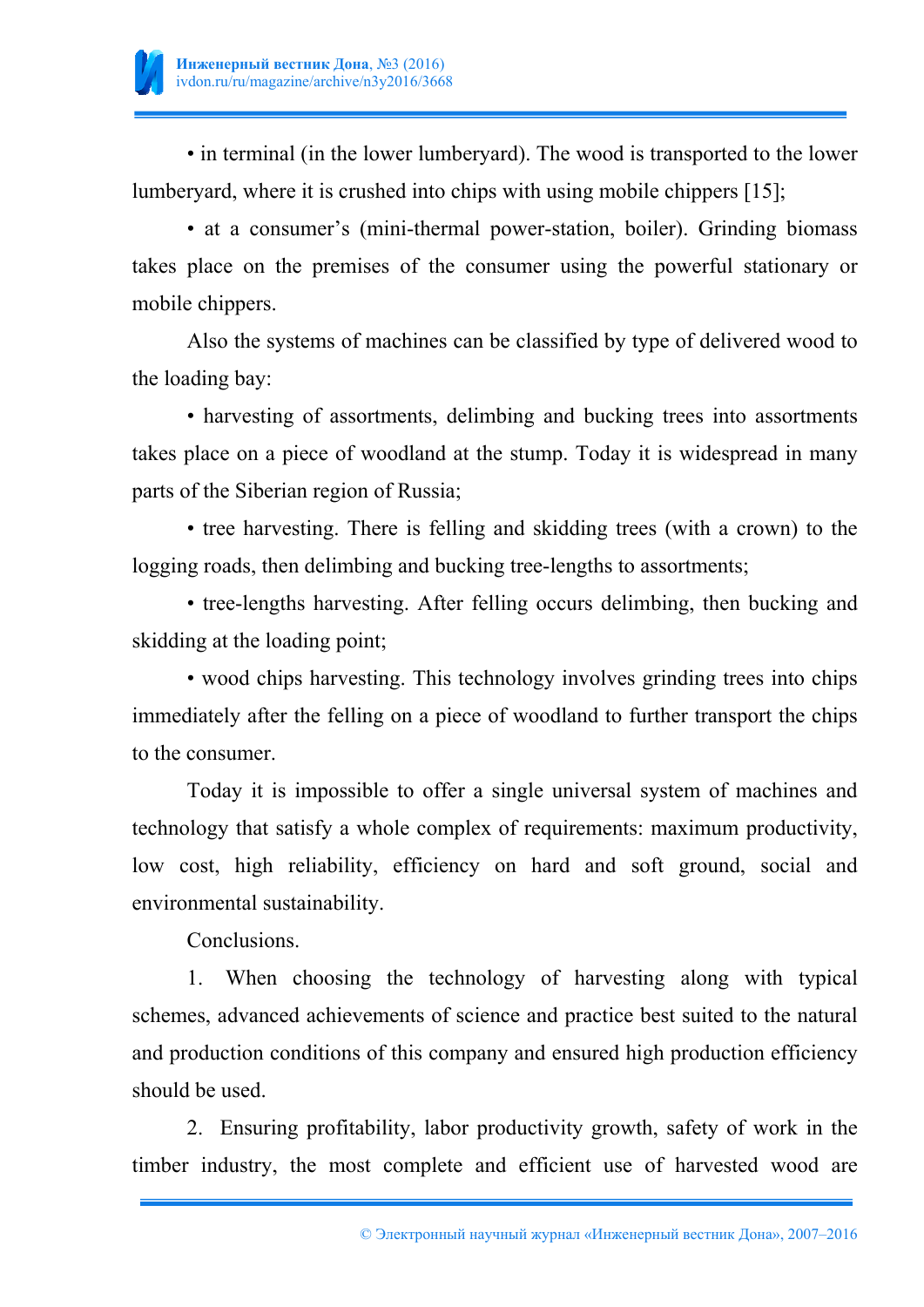

possible only on the basis of a comprehensive mechanization of technological operations through the use of modern systems of machines, providing the full range of works when harvesting, transporting and primary processing wood without using manual labor.

3. The main groups of technological processes and systems of machines are given. They allow further provide advice on their use in various natural-industrial conditions, both individually and in various combinations.

## **References**

1. Mokhirev A.P., Mokhirev P.F. Resources and Technology. 2015. Vol. 12. № 2.pp. 98-108.

2. Mokhirev A.P., Mokhirev P.F. Inženernyj vestnik Dona (Rus), 2015, № 4 (38). p. 122. URL: ivdon.ru/ru/magazine/archive/n4y2015/3318.

3. Kochegarov, V.G., Bit Y.A., Menshikov V.N. Technology and machines of logging activities. V.G. Kochegarov, M: The timser industry, 1990. 390 p.

4. Mokhirev A.P., Keryuschenko A.A. Recent research trends of the XXI century: Theory and Practice. 2015. Vol. 3. № 2-1 (13-1). P. 258-262.

5. Mokhirev A.P., Keryuschenko A.A. Science of the XXI century: learning from the past – looking to the future: proceedings of the second International scientific-practical conference. Omsk: SibADI, 2016. pp. 200-203.

6. Mokhirev A.P., Zyryanov M.A. Systems. Methods.Technologies. 2015. № 3 (27). pp. 118-122.

7. GalaktionovO.N. Improvement of across technological processes of logging activities with the recycling of forest residues: dis. ... Dr. tehn. sciences: 05.21.01. Petrozavodsk, 2016. 315 p.

8. Shegelman I.R. Functional and technological analysis: methodology and applications. M .: IAIP, 2000. 96 p.